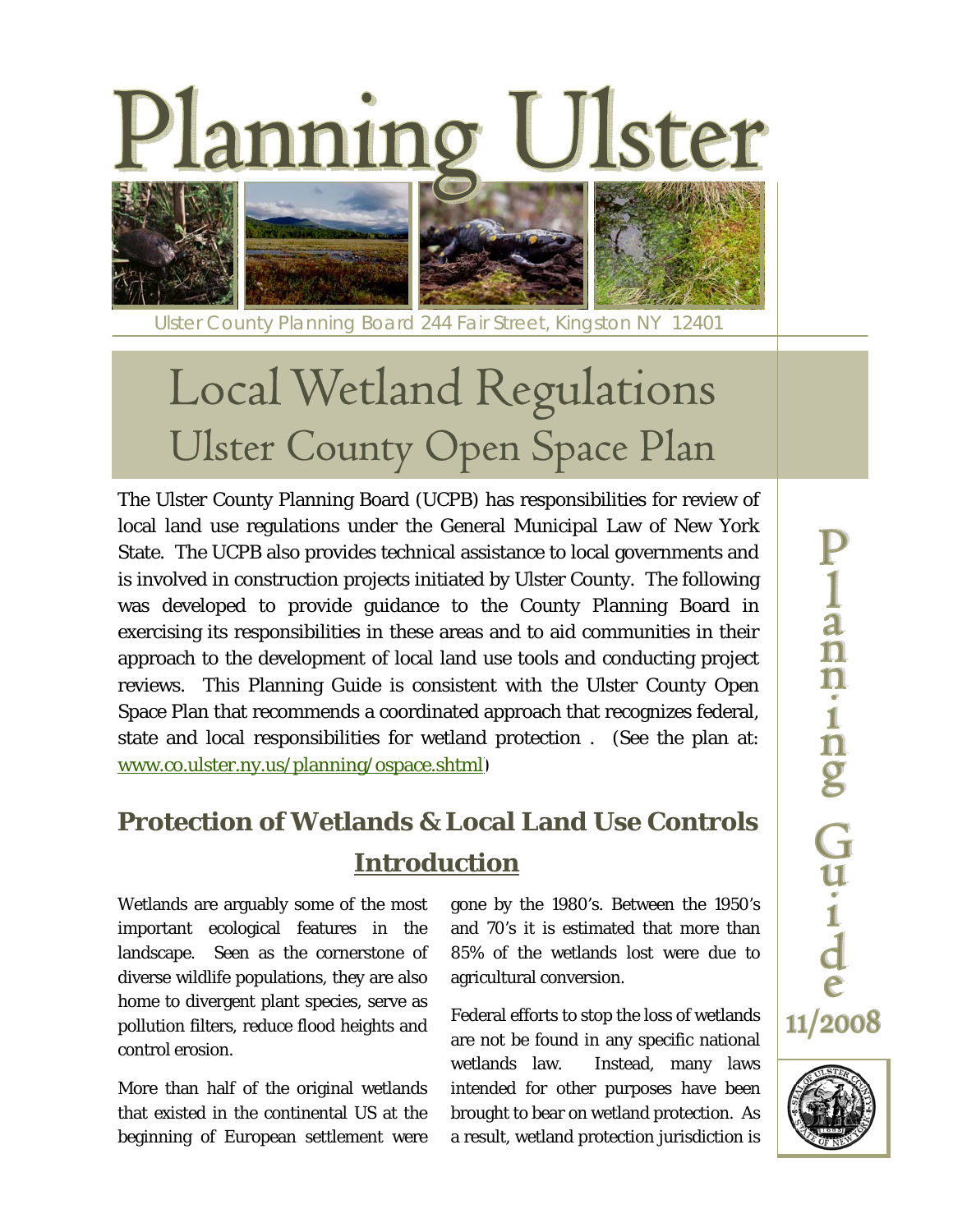## Local Wetland Regulations Planning Guide

spread over several agencies, policies are continually changing and the interagency coordination required for effective regulation is not always apparent.

Applicable federal wetland protection laws span a time frame from 1899 (Rivers and Harbor Act) to 1991 (Wetlands Reserve Program) and include several executive orders. The workhorse of today's federal wetland protection efforts resides in the Federal Water Pollution Control Act ("Clean Water Act") Section 404 Program. Although wetlands are not directly mentioned in Section 404, The Act grants authority to the Army Corps of Engineers (ACE) to establish provisions to regulate the dredging and filling of materials in the "waters of the United States."

Under this authority, the ACE issued revised regulations in 1975 that defined wetlands, their importance, and required a "404 Permit" for any dredge and fill activity associated with them. In some instances



*Bog wetlands, such as the one above, are recognized as a significant habitat type.* 

New York State has a role in this process through its Protection of Waters regulatory program.

Today, federal policies on wetlands are principally guided by the National Wetlands Policy Forum of 1988. The Forum articulated a "no net loss" concept:

"*to achieve no overall net loss of the nation's remaining wetlands base and to create and restore wetlands where feasible, to increase the quantity and quality of the nation's wetland resource base" (*National Policy Forum, 1988*).* 

New York State's primary wetland protection statutes are found in the 1971 Tidal Wetlands Act and the 1975 Freshwater Wetlands Act. These acts manage development, dredging and filling around associated wetlands. The Freshwater Wetland Act provides protection for wetlands of 12.4 acres or more and certain smaller wetlands of unusual local importance. The Act is

> implemented by the Department of Environmental Conservation (DEC) although local governments may also assume the authority to regulate freshwater wetlands under the Act. Mapping requirements are found in 6NYCRR Part 663, permit regulations in 6NYCRR Part 664 and local authority in 6NYCRR Part 665.

> The current status of both the federal and New York State regulatory approaches leaves many wetlands of local significance unregulated. DEC regulations are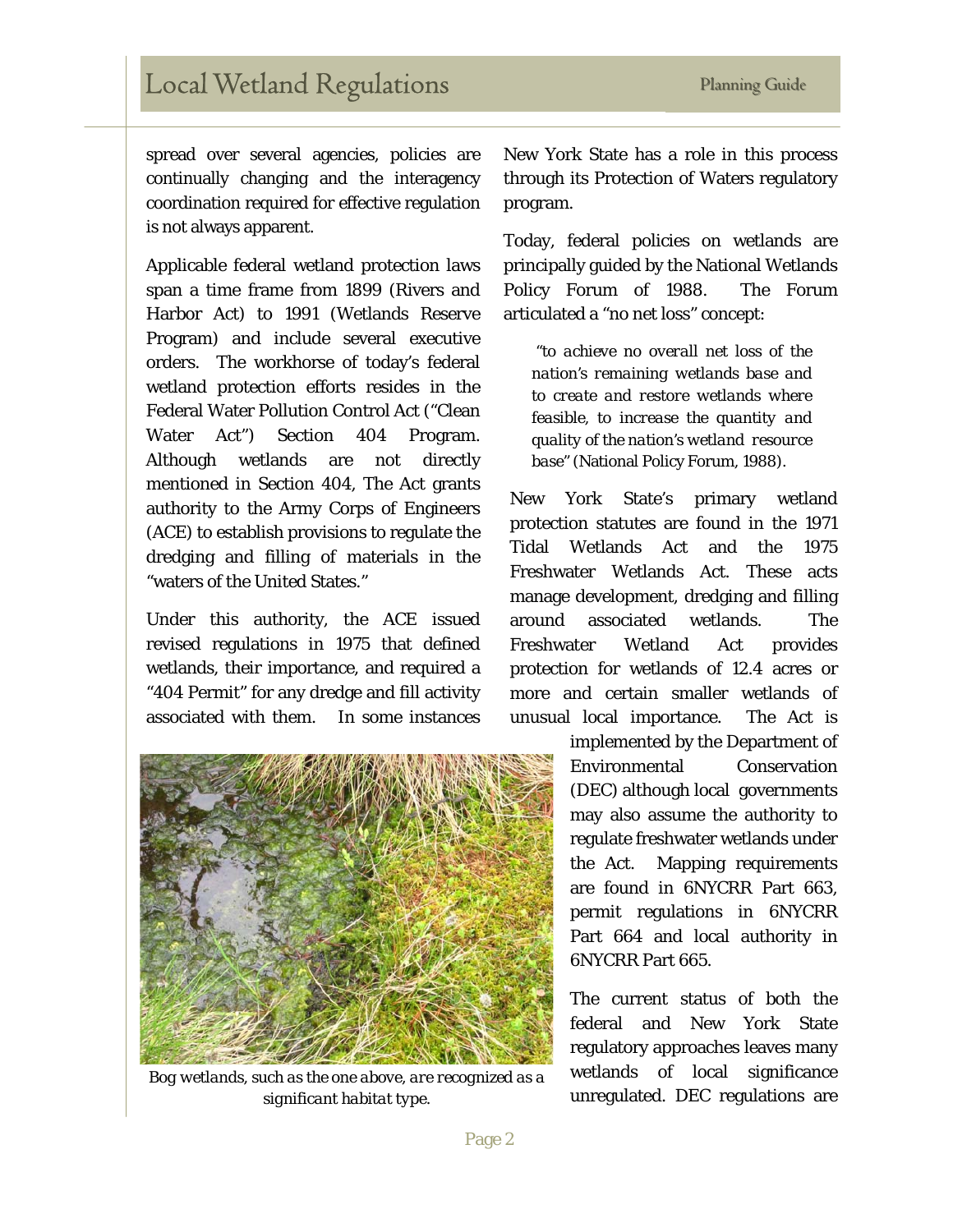applicable only when wetland size reaches 12.4 acres and the ACE cannot protect wetlands unless they are connected to a navigable waterway. Federal courts have ruled that wetlands not connected, so called "isolated wetlands" are not within the ACE's jurisdiction. The ACE regulations also lack buffer requirements and of necessity focus on dredging and filling, often overlooking important habitat issues.

The state and federal regulatory approaches are not aligned with the increasing understanding of the important role wetlands have in protecting landscape scale ecological integrity. In addition to the evident gaps in both, neither manages wetlands from the combined perspectives of water quality, habitat, and land use.

Local governments then should consider their own regulations to manage wetlands from these combined perspectives.



continued viability. *Mapped Wetlands in Ulster County.* 

To accomplish this, municipalities can:

- Exercise their existing powers within the broad scope of land use regulations to alter the overall pattern of land development and allowed uses in relationship to sensitive wetland areas; and
- provide additional protection for wetlands that arise directly from the regulatory gaps in federal and state programs.

One of the most important areas where local wetland protection is needed is prevention of inadvertent filling of wetlands.

## **Guidance #1: Integrate wetland protection considerations into existing land use regulations wherever possible.**

The protection of wetlands and the upland areas that surround them and contribute to their continued viability should be part of

> local land use controls. Integrating these considerations into existing statutes should be part of a community's response to wetland protection.

> Wetland/water quality protection should be included in the purpose statement of zoning and subdivisions statutes.

> Zoning statues should provide for an overall pattern of development and restrictions of uses around wetlands compatible with their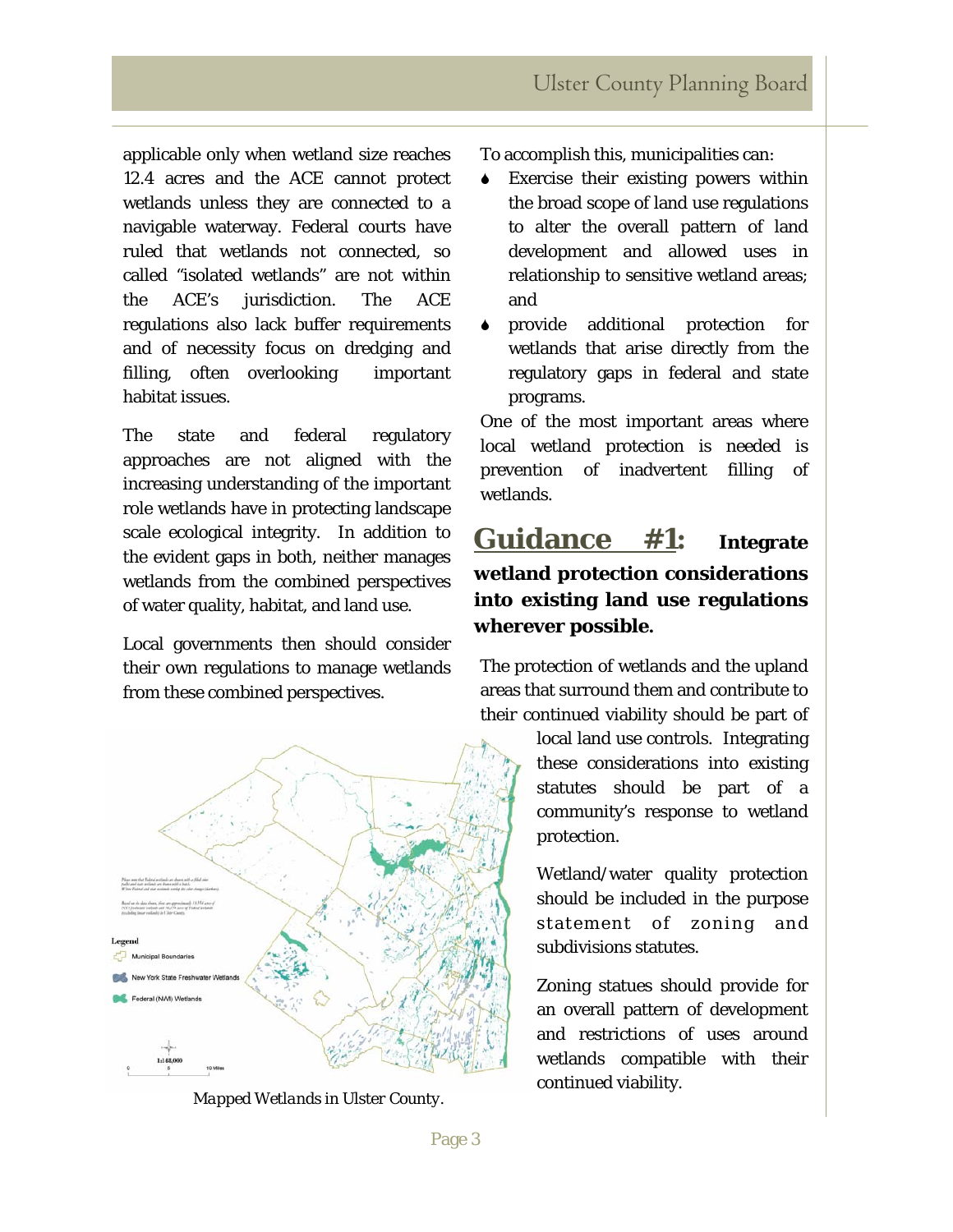## Local Wetland Regulations Planning Guide

Communities should consider creation of sensitive overlay districts in areas of known wetland concentrations or where multiple natural resources exist that include wetlands. These overlay districts could increase open space requirements, reduce allowed impervious surface coverage, require cluster development, and restrict uses such as mining. Similarly, buildable area calculations could omit wetlands or a portion of their area as meeting density requirements.

Statutes should be amended, if necessary, adding language to ensure that wetland considerations are part of those issues to be considered by local boards in making decisions on site plans, special permits, and subdivisions.

Communities should also utilize the State Environmental Review Act (SEQRA) in addressing wetland protection issues. Local SEQRA reviews should utilize the federal and state policy to avoid, minimize or mitigate, in that order, impacts on wetlands in making project decisions. Project alternatives, including downsizing, should be part of the analysis and findings when wetland disturbance is contemplated by a project proposal.

**Guidance #2: Provide**  sufficient regulation and information to prevent inadvertent filling and **disturbance of wetlands.** 

Small, and sometimes even large wetlands may be filled or otherwise disturbed when permits are issued by local government



*Portion of Town of Marbletown Natural Systems Map—Behan Planning Associates, LLC* 

agencies for as-of-right uses without thought to the potential for wetland disturbance. To prevent this, communities should require wetlands to be identified and considered as part of the permit process for as-of-right uses. Prior to the issuance of building permits and highway access permits, local natural resource inventories and other GIS based information should be utilized to ascertain the presence of wetlands. Having a local wetland specialist certify the presence or lack thereof of wetlands in sensitive/ suspect areas of the community is also appropriate.

Communities should also find resources to map locally important wetlands in cooperation with land owners. The effort can be patterned after the work now ongoing in many communities to map important biodiversity areas.

Many communities also lack regulations for clearing and grading. This can allow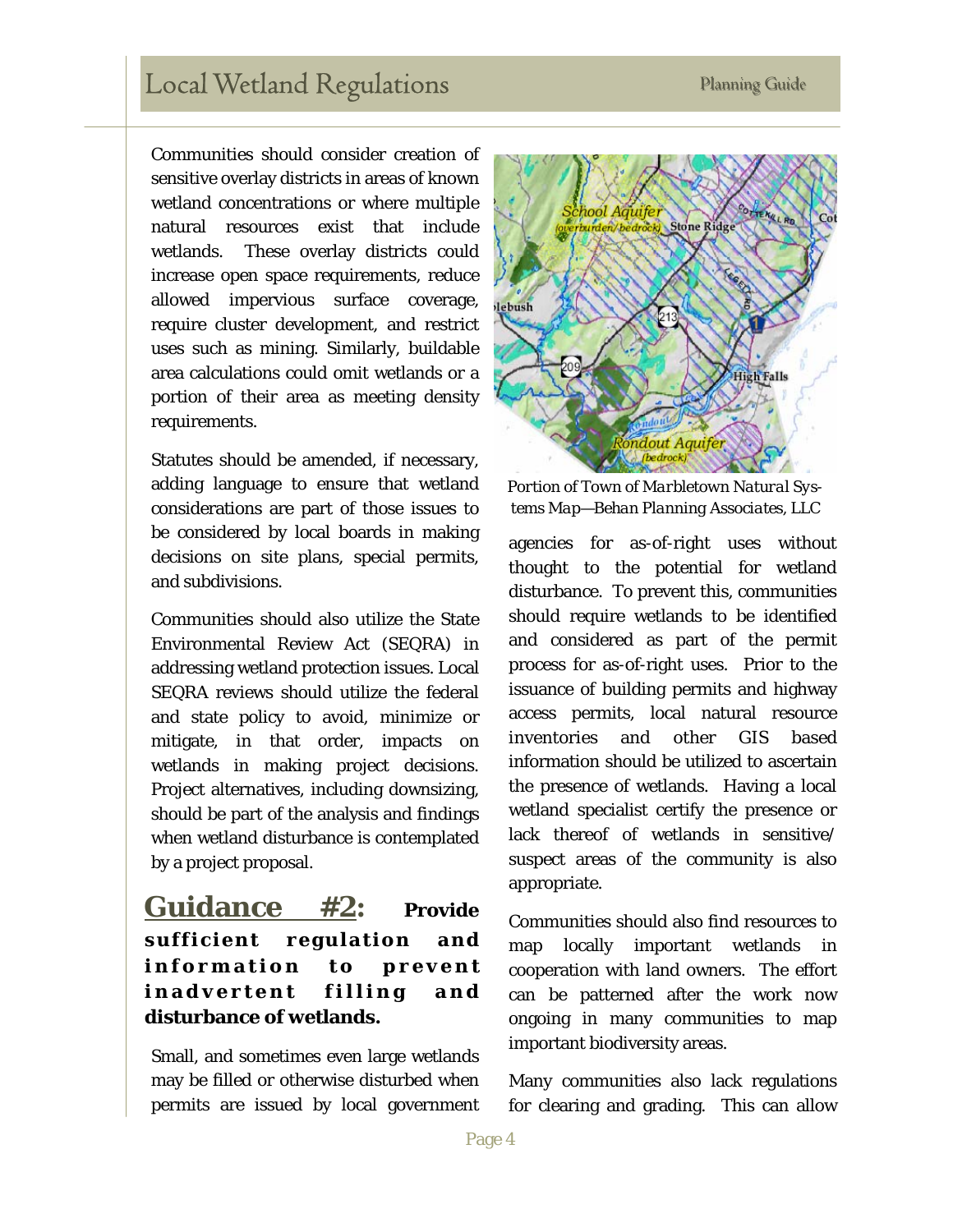#### **Ulster County Planning Board**

substantial disturbance to occur with site work beginning prior to submitting an application. Disposal of fill on sites may also take place without review. Either activity may impact wetlands.

The absence of clearing and grading regulations places other natural resources such as wildlife habitat, archeological resources, and water quality at risk as well.

Clearing and grading statutes are a must for communities and wetland considerations should be part of their structure as should disposal of fill material.

#### **Guidance #3: Regulate clearing of vegetation within wetlands and any established buffers.**

Wetlands and the upland area ("buffer") that surrounds them combine to offer important habitat area. Buffers also provide protection for the wetland as well. DEC regulations prohibit clearing within wetlands and control activities within buffers. ACE regulations do not offer protection for buffers and, with the exception of forested wetlands, do not restrict clearing within wetlands. Local wetland regulations need to close this ACE regulatory gap.

#### **Guidance #4: The width of buffers for wetlands should be tied to the activity and sensitivity of the wetland.**

Wetland buffers are an important part of local wetland regulations. Buffer widths in



*Vernal Pool— unprotected by either state or federal regulations. Photo by Tom Lautzenheiser.* 

statutes vary significantly and can be function based or fixed. The use of function based buffers offers a wide range of options to a municipality that fixed buffers do not. Suggestions for consideration include:

- 6 Minimal non-disturbance buffers with additional setbacks where discretionary zoning permits are required.
- Matrix based buffers that consider the proposed activity and the size and sensitivity of the wetland resource.
- 6 Fixed minimal buffer with case by case analysis for possible additional buffer requirements.

Statutes should allow local boards engaged in project review to exercise a degree of discretion as to the size of the buffers. Boards should be guided by wetland and habitat specialists in making their decisions. A local Conservation Advisory Council or Board may also be involved in the review.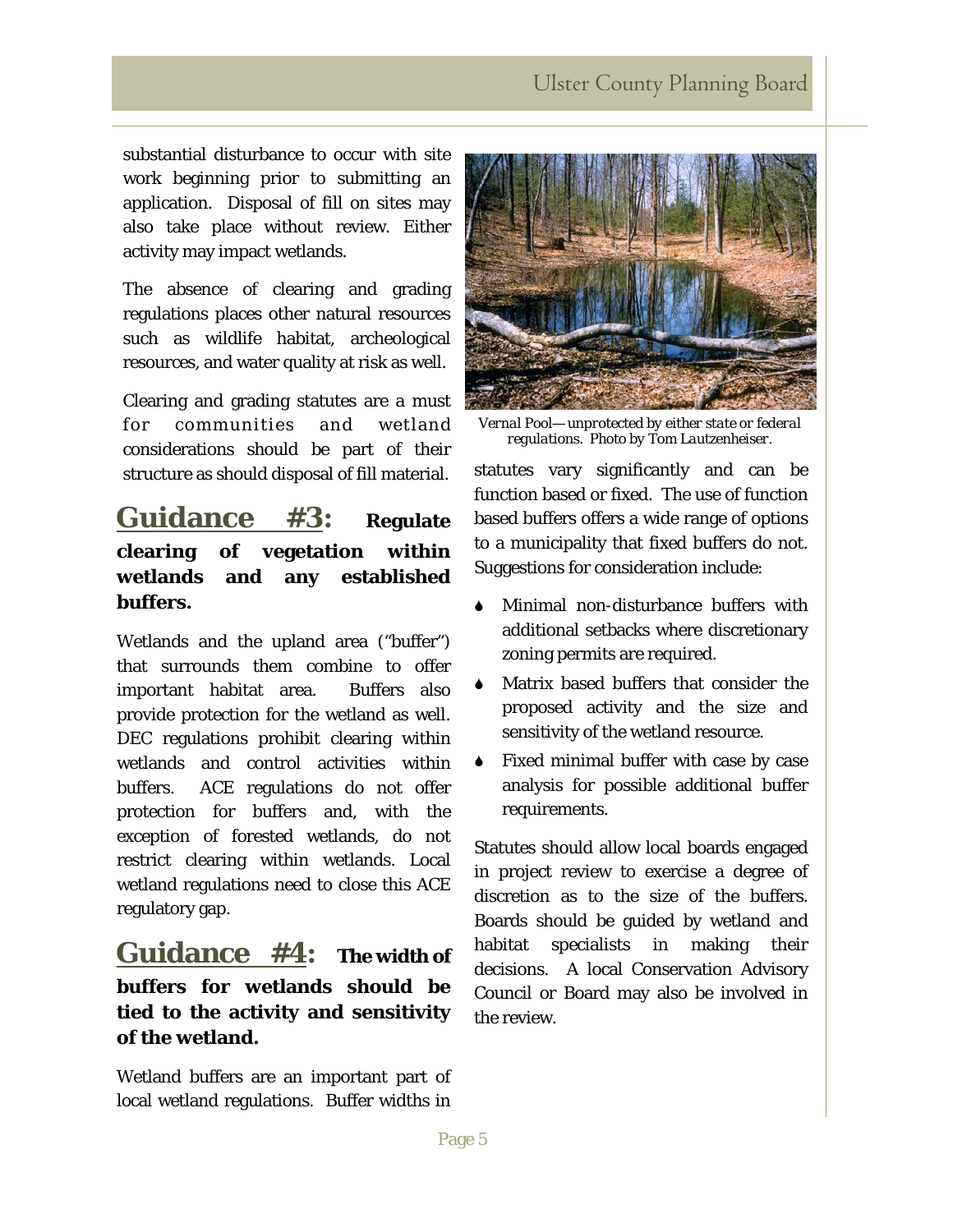# Local Wetland Regulations Planning Guide

**Guidance #5: Where projects are large enough to require the preparation of**  Stormwater Pollution **Prevention Plans (SWPPP), hydrologic (water quantity) and chemical (water quality) analysis of stormwater specifically associated with wetland impacts should be required.** 

Under Phase II of the Environmental Protection Agency's stormwater rules, construction activities that commenced on or after March 10, 2003 that disturb one or more acres of land must be authorized by a SWPPP.

SWPPP's provide hydrologic and hydraulic analysis of all of the structural components of the stormwater system. Information on changes in the hydrologic regime is critical in determining the potential for wetland impacts, yet wetlands analysis is not always considered separately from other stormwater issues in the SWPPP. Local approving bodies should require this information when wetlands are present on the site and local wetland regulations should incorporate this analysis. Communities should also consider incorporating Low Impact Design (LID) standards for the management of stormwater to aid in wetland protection efforts. LID offers a means to create a hydologically functional landscape for more "natural" stormwater treatment that can enhance wetland areas.



*Bioretention: Provide stormwater treatment for runoff from impervious surfaces using bioretention areas or rain gardens that can be integrated into required landscaping areas and traffic islands. (Source: [http://www.dec.ny.gov/docs/water\\_pdf/](http://www.dec.ny.gov/docs/water_pdf/) bsdcomplete.pdf, 8/8/08)* 

#### **Guidance #6: Regulation of fills and disturbances should be consistent with the ACE and DEC regulatory structure.**

In some instances, fills and disturbances of wetlands may be unavoidable or may be under consideration on the basis of meeting other community objectives. Both the ACE and the DEC provide for disturbance of wetlands via permit. DEC regulations provide considerable guidance on permitted disturbances for both wetland buffers and the wetland itself. An individual permit for filling a DEC wetland is available. The ACE regulations also provide for the issuance of an individual permit. In addition, the ACE regulatory structure utilizes a nationwide permit approach that allows limited filling under various circumstances without an individual permit. Both the ACE and DEC follow the principles of avoid, minimize, or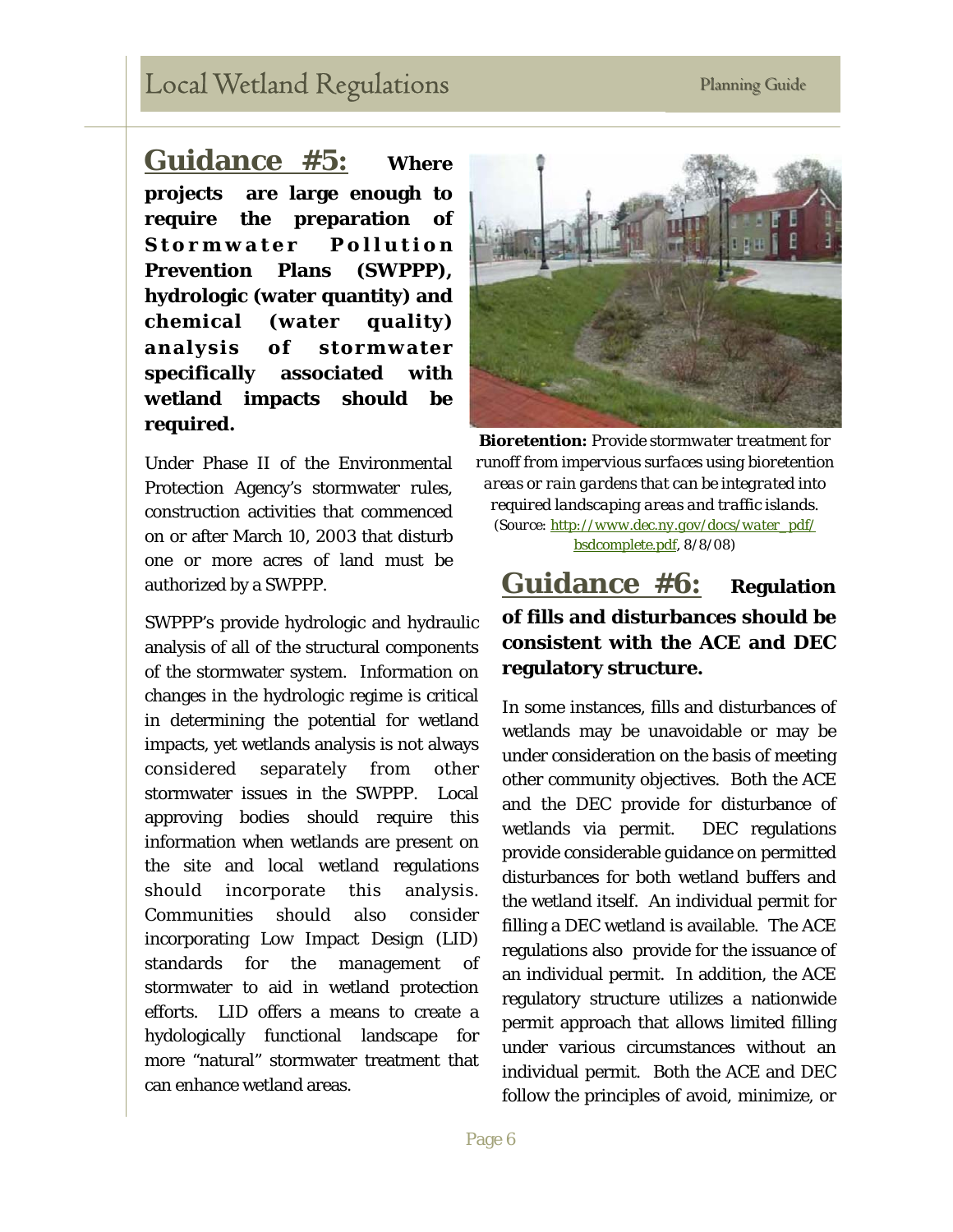#### **Ulster County Planning Board**

mitigate, in that order, regarding wetland disturbance. In exercising local control of wetlands, communities should model their regulatory structure for disturbance after the ACE and DEC. In addition, the local regulatory scheme should allow the approving board to consider other community objectives in authorizing disturbance of non DEC or ACE wetlands. Finally, where fills or disturbances are authorized by ACE or DEC through the issuance of an individual permit, community regulations should respect this determination.

## **Guidance #7: Identify areas acceptable for mitigation.**

There may be areas within the community where the creation of wetlands could play an important part in helping to meet community goals such as reducing flooding and increasing biodiversity or groundwater recharge. Communities should consider identification of these areas as part of a local wetland mitigation strategy. Creation of wetlands would be directed to these areas should wetland disturbance is permitted elsewhere. The ACE and DEC should be involved in selection of these areas.

### **Guidance #8: Recognize the unique circumstances associated with agriculture and other uses.**

Agricultural activities enjoy certain exemptions from state and federal wetland regulations that should be included in local statutes when the activity is conducted

within a state certified agricultural district by a farm operation as defined by State Agricultural and Markets law. Other uses or activities should also be considered for special treatment under local statutes. These include, trails, municipal infrastructure (water and sewer lines), and widening or reconstruction of local roads to name a few.



*Spotted Salamander at Shaupeneak Ridge, Town of Esopus.*